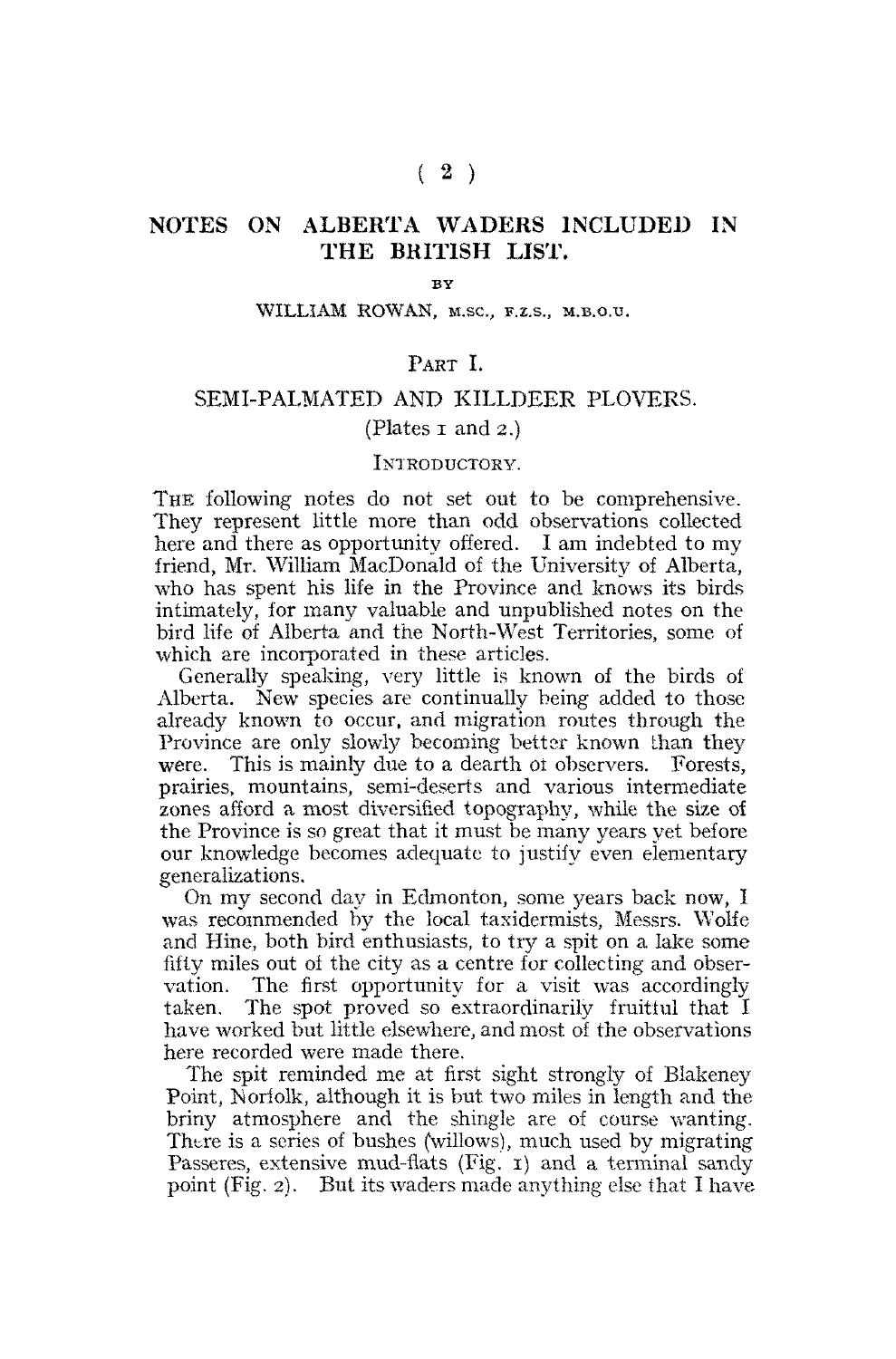

FIG. I. PART OF THE POINT MUD-FLATS. *(Photographed by* W. Rowan.)



FIG. 2. THE TERMINAL SANDSPIT. *(Photographed by* W. Rowan.)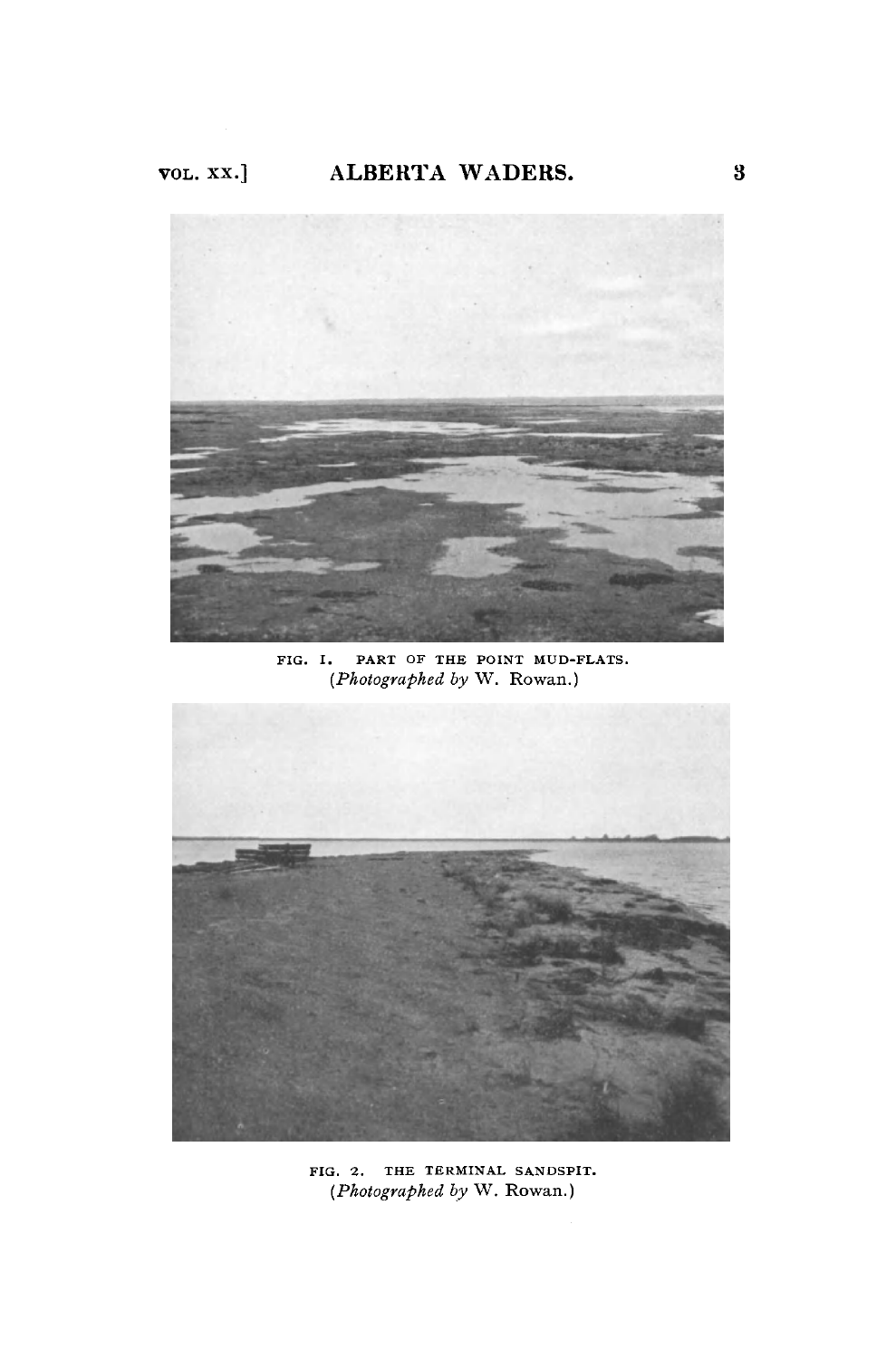ever seen sink into oblivion. There were literally thousands. The most striking thing on that first visit was the abundance of many species that one might see but once in a life-time on the British coasts, or perhaps never at all, and with which one had become familiar only through literature and collections. To see hordes of Sanderlings thoroughly at home on a fresh water mud-flat was perhaps equally remarkable. But one was almost completely overwhelmed by the vast concourse of water-fowl. As far as one could see over the lake with binoculars (X8) were Ducks, in myriads. Here and there were rafts of Geese, including Canadas, Hutchins's, Lesser and Ross's Snows and White-fronteds, while once in a while a large flock of Swans would cross the Point in a ragged string, or an immaculate V of Cranes would pass sedately southward. Numerous Pelicans lent a bizarre touch to the whole scene. A single flock of Bonaparte Gulls numbered four thousand, close packed, floating a short distance out from shore. Every yard of mud seemed to be occupied with waders. Harriers and Short-eared Owls were never out of sight. It was a remarkable experience, but even so, so far as the waders were concerned, not to be compared with conditions in the spring, when we have collected no less than thirty-one species in a few days on the terminal mile of mud. Altogether, we have thirty-eight species and sub-species on the Point list.

Such, briefly, is the place in which most of these observations have been made. We have kept a steady, unbroken watch on the Point through the main migrations of four springs and two long autumns and have put in shorter stays in other years. Hitherto we have been unable to be in camp for the latter half of June and the whole of July, although odd visits have been made during those periods. I am greatly indebted to Mr. C. G. Harrold of Winnipeg for spending many weeks on the ground during which I was not able to be there in person and keeping meticulous records which have helped to link up the notes of one year with those of another. also have to thank him for useful comment on, and criticism of, these notes.) From the combined lists we have gathered some facts of exceptional interest with regard to the migration of waders in general. These will be summarized in the last instalment of the notes.

While my purpose is to deal mainly with those species occurring in England, I propose to include remarks on a few others, either because they are great wanderers and may sooner or later be incorporated in the British list, or because they offer points of special interest.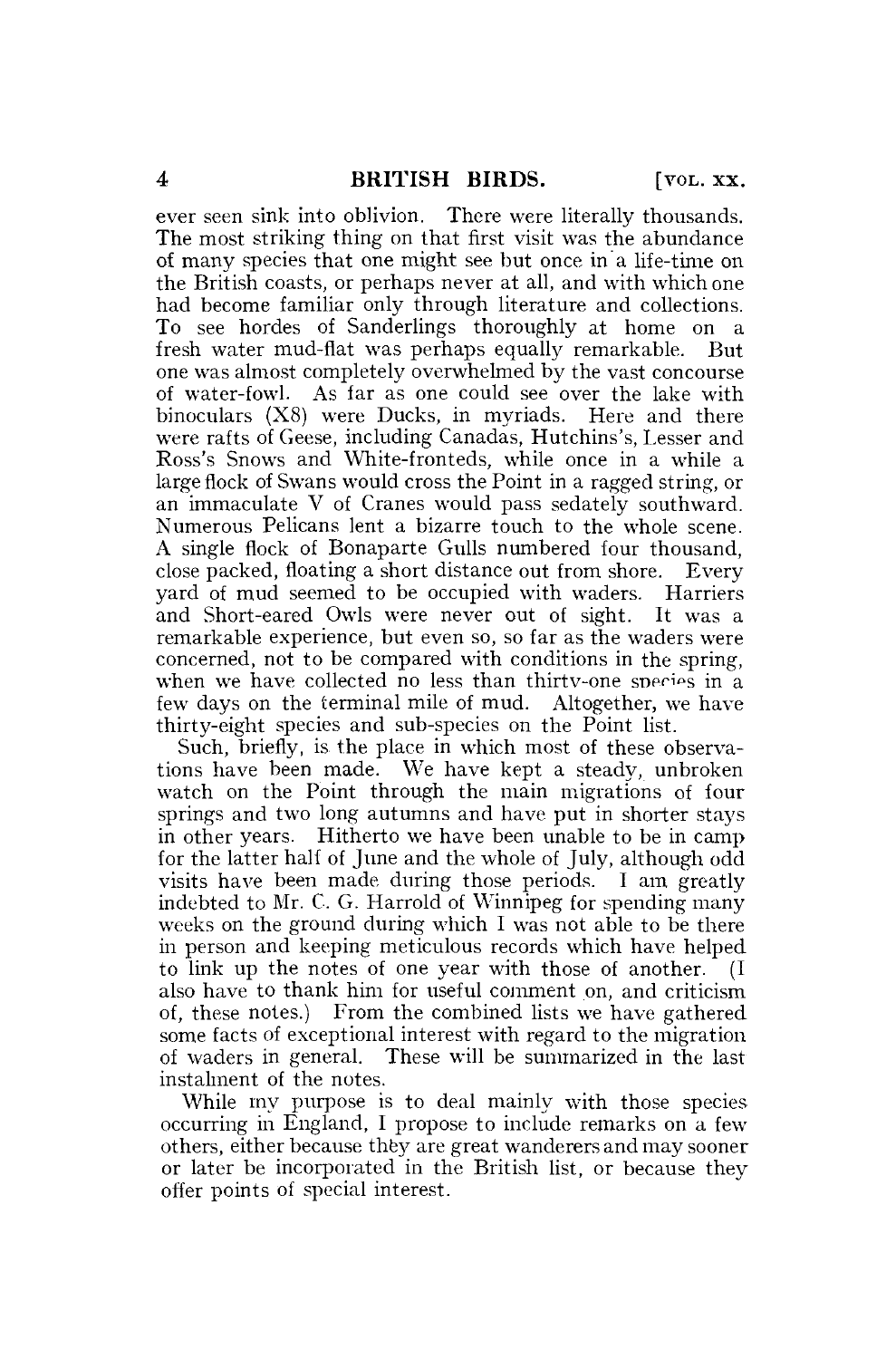#### THE PLOVERS.

Of the six Plovers occurring on the Point, the Piping Plover (C. *melodus)* is casual (Alberta is not included in its range in the *A.0X1. Check-List),* while our sole specimen of the Asiatic Golden Plover *(C. d. fulvus)* is the only record for the whole of inland America. The other four, all on the British list, are abundant as migrants, the Killdeer (C. *vociferus)*  being a breeder as well as a migrant.

### *Charadrius* (A.O.U. Check-List, *Mgialitis)\* semipalmatus,*  SEMI-PALMATED RINGED PLOVER.

The Semi-palmated Plover, as it is known on this side, is so like the Ringed in its general ways and habits on migration that there is little to be said about it. It has the same nervous ways and diffident manners; will run long distances before taking flight if followed; seldom occurs in large flocks; individuals tend to scatter as soon as the flock alights ; odd birds associate freely with flocks of other species ; flight straight and swift; call-note a soft melodious

# tu-whee,\*

sometimes appearing to be three-syllabled.

On the spring migration the birds usually arrive at the close of the first week of May. They soon become numerous, but by the 23rd and 24th the last has gone. We have but one record—a single bird—in the last week of May and none in June. In the fall the adults make their appearance at the beginning of August. By the end of the first week they are very plentiful. Young begin to arrive about the middle of the month or a little later, when for a time adults and young mingle together. By the end of the month the adults have all disappeared, leaving the juveniles in considerable numbers till the middle of September, when they also depart, though stragglers may remain till the end of the month. We have

•As the generic treatment ia vogue on this continent may prove of interest to British readers not familiar with it, the *A.O.U. Check-List* name wiil be inserted in brackets after the one employed herein. I have adopted the *Practical Handbook* nomenclature throughout, except that I have treated the two forms of *Ereunetes* as full species see Part IV. Differences in the popular names will be indicated in like manner.

f For an account of the method of recording bird-calls used throughout these notes, see Rowan, Brit. Birds, Vol. XVIII., pp. 14-18, Practical Method of Recording Bird-calls."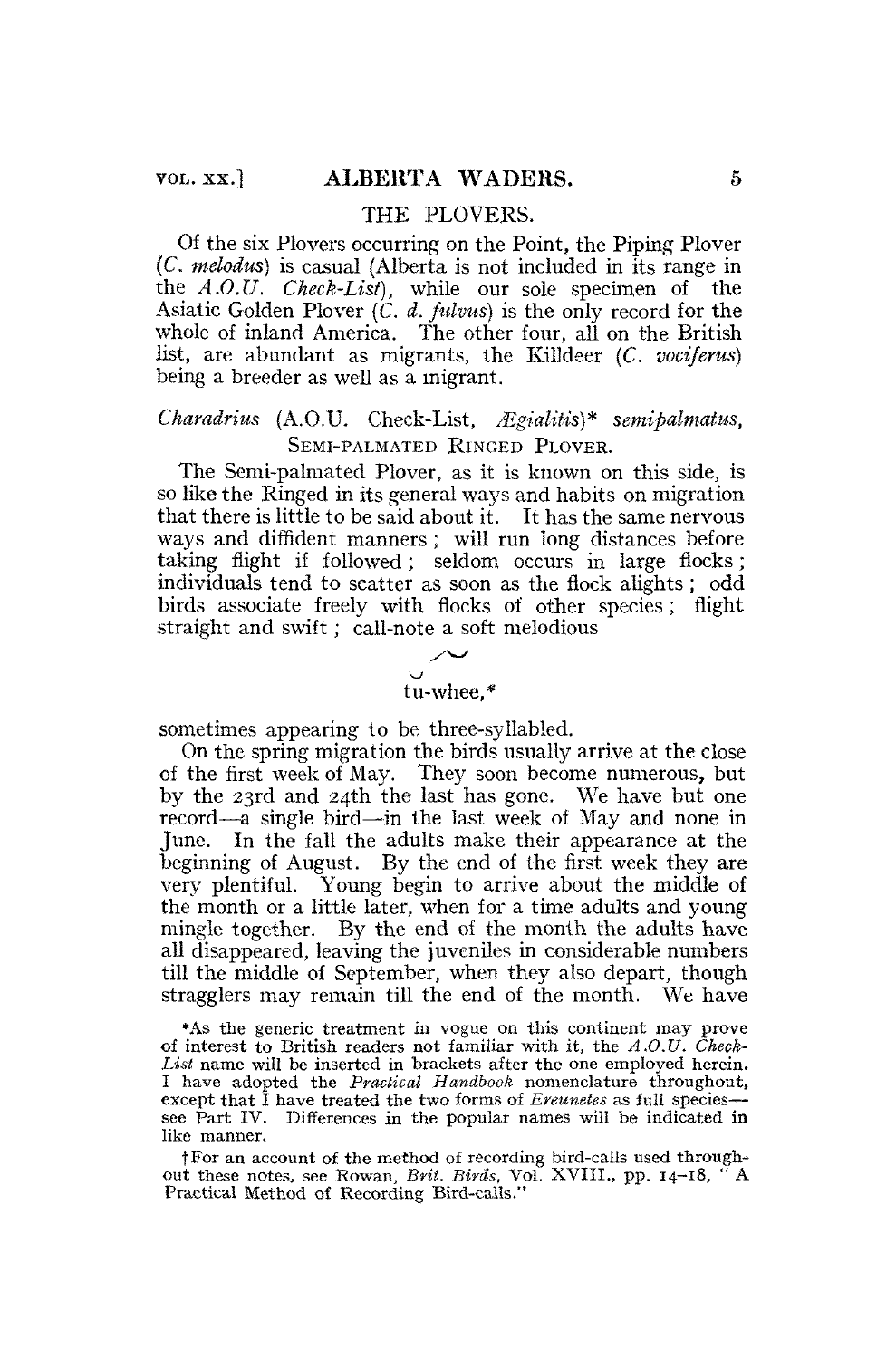no October records for the species. We have never seen or taken adults in winter plumage. Quite a considerable proportion of young have an incomplete breast-band.

#### *Charadrins* (A.O.U. Check-List, *Oxyechus) vociferus,*

#### KILLDEER PLOVER.

The Killdeer is our only breeding Plover. It is the first wader to come north in the spring and the last to go south in the fall. It may arrive as early as the middle of March and stay till the middle of November. These are remarkable dates for a shore-bird in this country, since the lakes remain frozen as a rule till the end of April and exceptionally right into May. Even the rivers may remain solid till the middle of April. The latest Killdeers have been noted in the fall, weeks after the freeze-up. The earliest nesting record we have is of a set of eggs taken by Macdonald on May 1st, 1922, about half incubated. This is exceptional, but laving is probably general in normal years early in May. We have never noticed anything that could be called.a distinct display.

The Killdeer in most of its habits is also reminiscent of the Ringed Plover. It seldom occurs in large flocks, and, when it does, the flock is invariably of the scattered variety. The bird is a great runner and exhibits all the nervous traits of the Ringed Plover. As we are in its breeding range, which extends casually as far north as Great Slave Lake, we have no striking migration phenomena, although large numbers, evidently on the move, are generally to be seen on the lakes in the middle of July. The birds arrive in small parties and scatter on arrival. They are largely paired by the middle of April.

In the field the Killdeer can be mistaken for no other bird. Its double breast-band, its large tail and red rump, its typical Ploverish ways, its incessant and characteristic calls, make it one of the most easily identified of all species.

The Killdeer chooses a great variety of sites for nesting. All the nests I have personally seen have been on rough pasture, and this, I think, may be considered the usual situation in this part of the world. But a great selection of sites, from the roofs of buildings to bare sandspits, is on record. No preference is shown for the vicinity of lakes, although nests naturally occur there frequently on account of the abundance of the species. The nest is merely a depression, typically grass lined, often in a hummock or in a clump of weeds (Fig. 3). The usual number of eggs is four.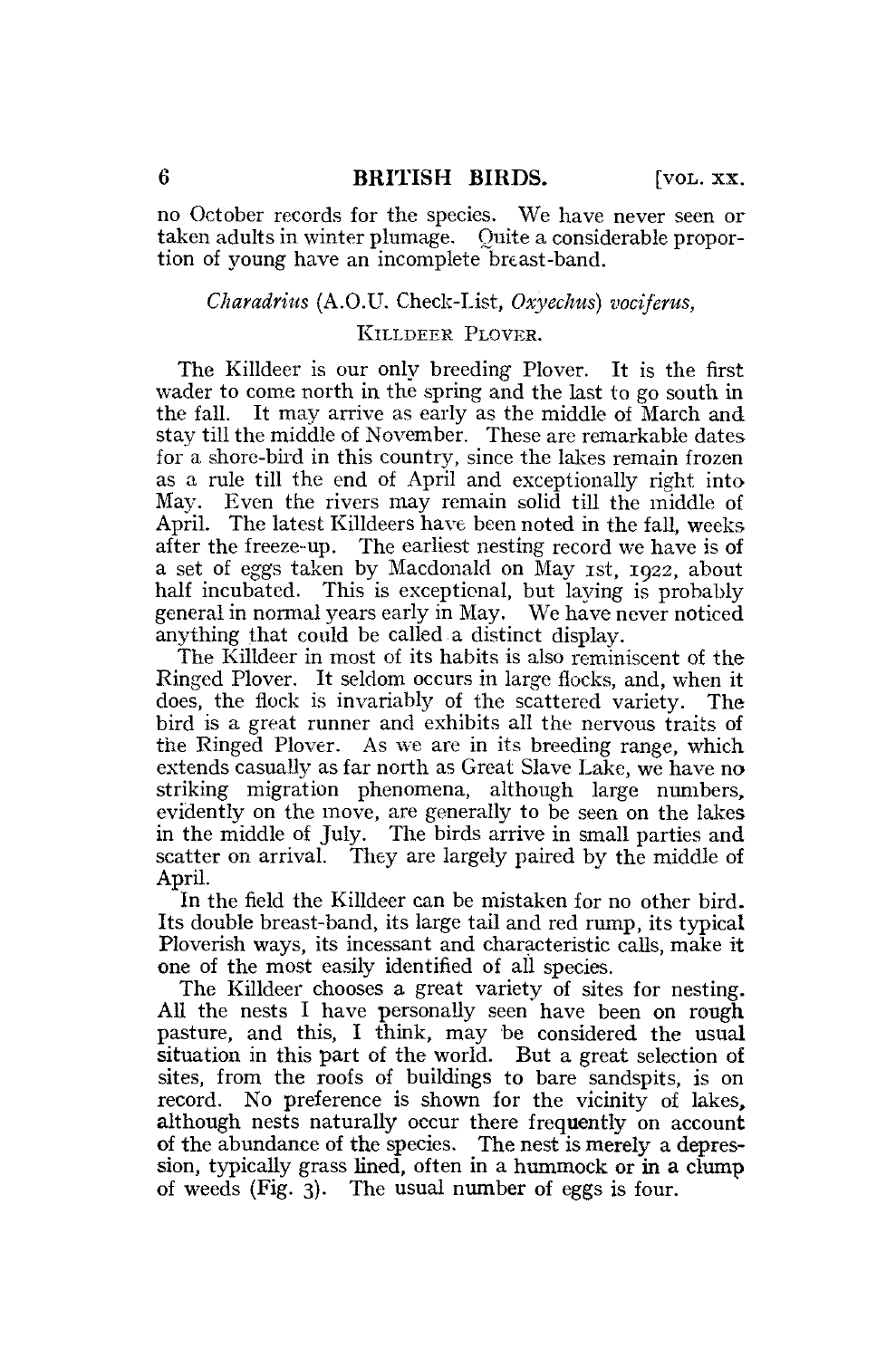It might be well, in passing, to comment on an American descriptive term that appears constantly in literature on this side, that I am sure must be misunderstood by the majority of British readers. I refer to the word " teeter." Since it quite adequately describes a call, that in one form or another is common to many shore birds, one would naturally suppose it to have some such significance. The context generally abets the delusion. As a matter of fact it refers to no call at all, but to the action of tipping up, Sandpiper fashion. I



**FIG. 3 . NEST AND EGGS OF KILLDEER PLOVER.**  *(Photographed by* W. Rowan.)

discovered the meaning of the term by accident myself by erecting a see-saw in the garden for my youngsters, who presently began to talk about the "teeter-totter," the English for which is " see-saw." The Killdeer has a modified kind of " teeter," common when accompanied with young. The tail is raised in the air, not momentarily, but long enough to permit the bird to complete one of its longer calls, when it returns to the horizontal. The wings are often drooped at the same time (Plate II.).

The Killdeer is probably the noisiest shore-bird in the country. It is not only indecently noisy, but excessively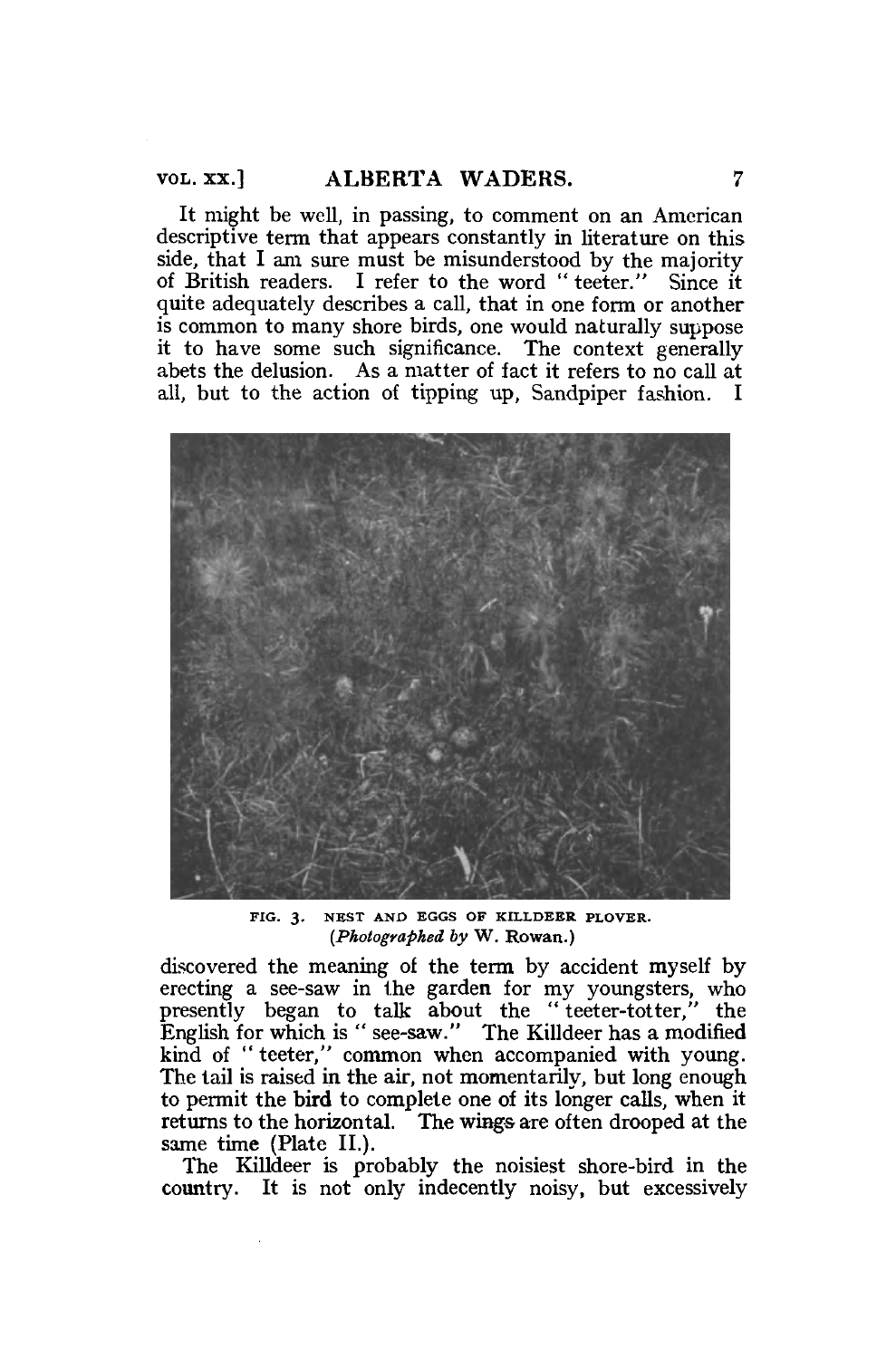demonstrative when running with young. I know of no bird (except possibly the Avocet) so persistent in the broken wing performance (Fig. 4), or capable of so many variations ol it. It may range from the mere dropping of one wing, while running quite fast, to a complete flattening of the bird on the ground, tail and both wings spread out, to the accompaniment of many curious noises. Both sexes participate in this



FIG. 4. K1LLDEER PLOVER FEIGNING INJURY. *(Photographed by* Alex. G. Lawrence.)

exhibition, often simultaneously, so that there can be no mistake about the male's share.

The chief calls of the Killdeer appear to be the following : —

$$
\begin{array}{c}\n\hline\n\end{array}
$$
 "Kil-dee " or a slurred "dee-dee,"

loud, clear and ringing, is the common call-note. It is more usually used in flight, but also at times on the ground. A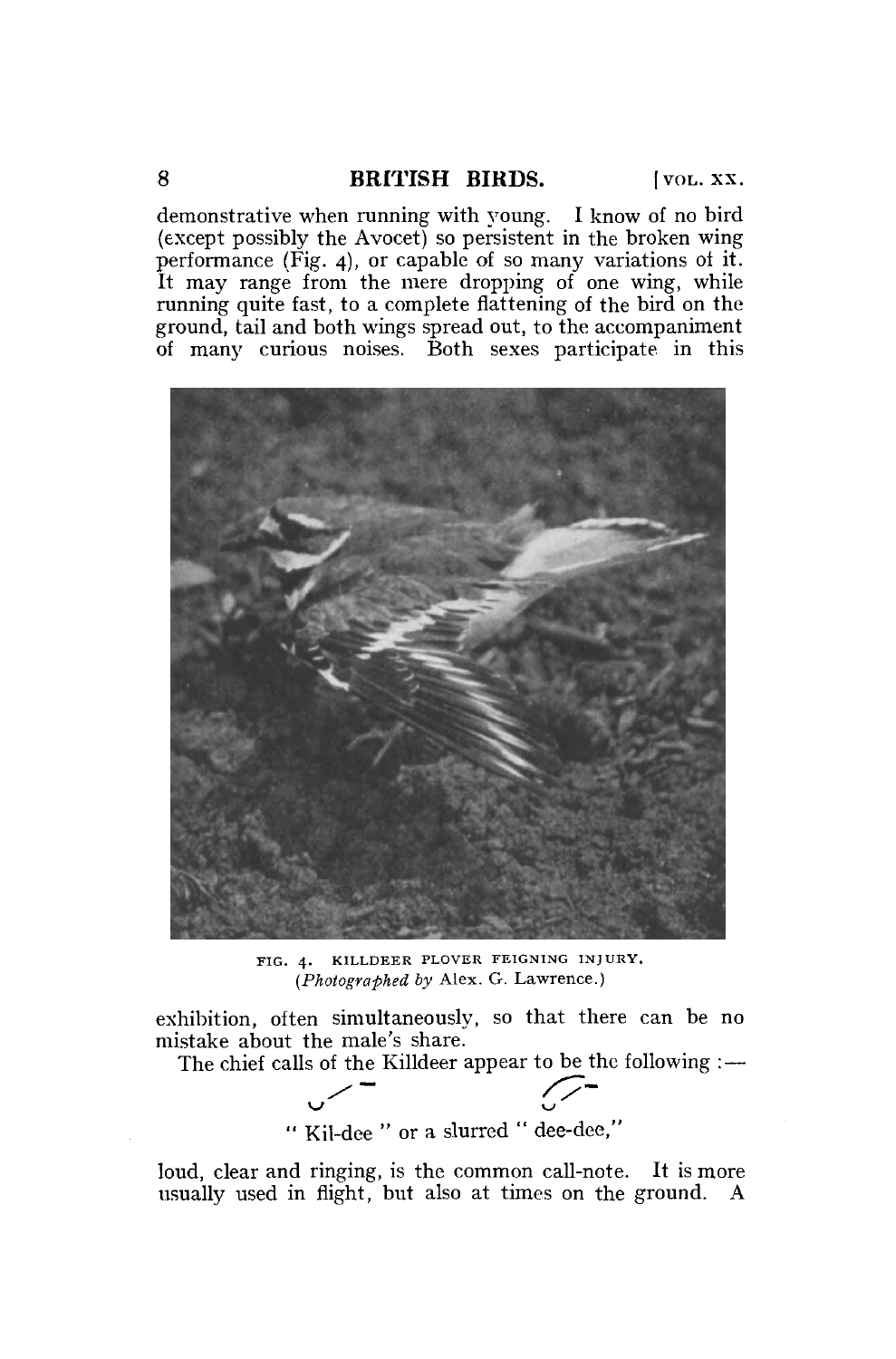curious variation is the duplication of the last syllable, which is then dropped instead of being raised, thus

## $\sim$ U $\sim$ U dee-ee-e.

This appears to indicate greater agitation. It seems to be an abbreviated form of a rapid call generally used when the bird has been flying round one in great excitement and is about to settle or in the actual act of settling and running swiftly over the ground :—

> $-0$  -  $0$  -  $0$  -  $0$ dee-dee-dee-dee-dee.

This may be substituted in the same circumstances by a rapidly and frequently repeated

> $0 - 0 - 0 - 0 - 0$ tit tit tit tit tit.

The only other call in constant use is softer, more melancholy and more typically Ploverish and sounds like

 $\overline{\smash{\bigcup_{\substack{\text{dee-e}}{\text{dee-e}}}}}$ 

the last syllable, although raised, being much lower pitched than in the rather similar call-note. The significance of this call I have not been able to determine, but it is probably more frequent out of the breeding-season than it is in and generally uttered when the bird is on the ground.

The Killdeer seems to feed largely on insects, particularly during the breeding-season, many of them being noxious.

The following description of a downy chick recently out of the egg may be of interest, since no example was available to the authors of the *Practical Handbook* (see Plate II.).

Down on fore-head white divided centrally by buffish line running backwards from blackish patch at base of upper mandible; crown greyish-buff irregularly streaked and speckled black-brown, completely encircled by irregular black line passing at sides above eye ; nuchal collar and tips of wings white ; black streak from base of upper mandible nearly to eye ; single black pectoral band extending to back of nuchal collar, but incomplete behind ; remaining upper parts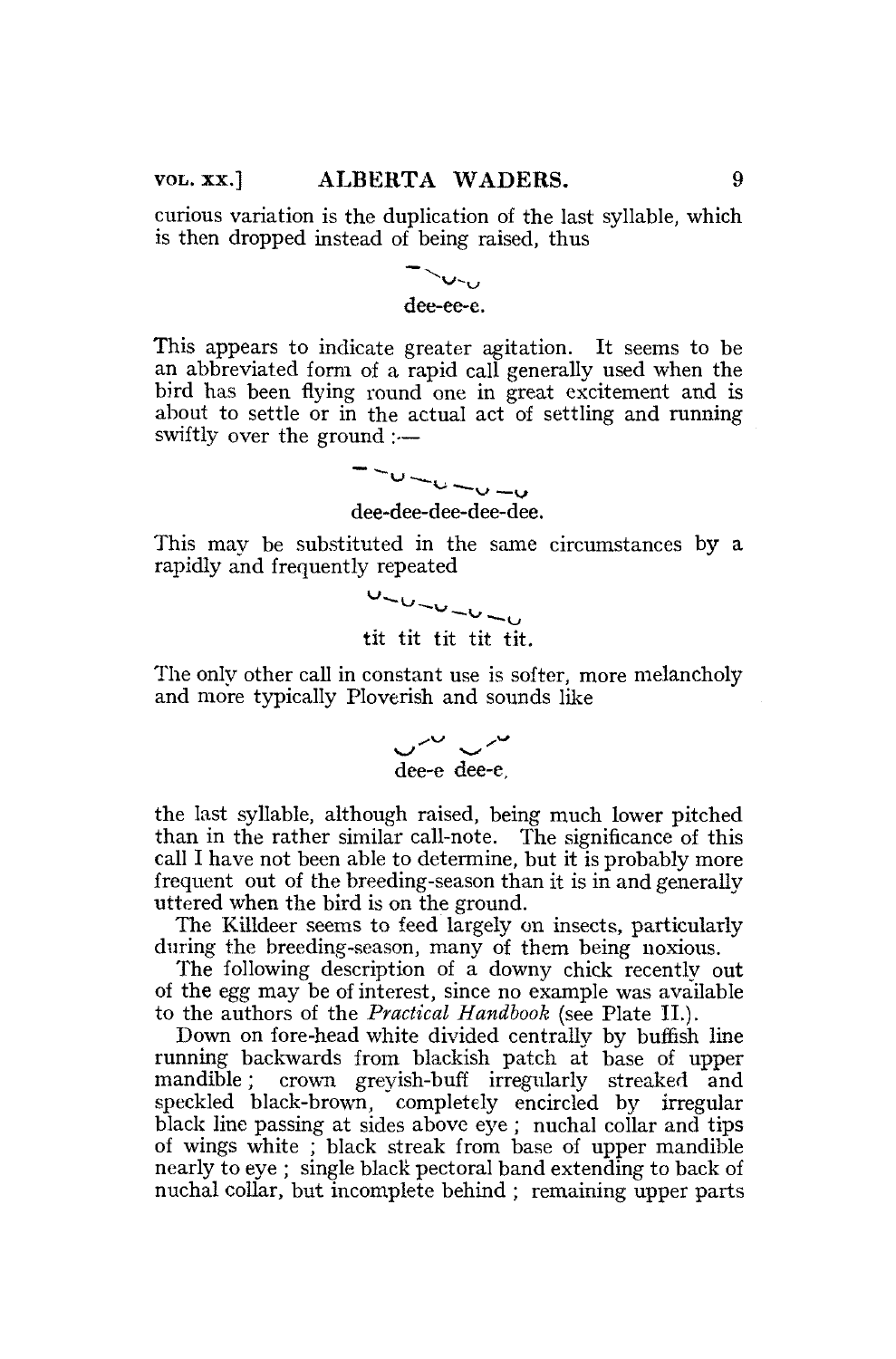greyish-buff (yellowish-buff on wings) irregularly and finely marked and speckled black-brown ; black line along wing and from thigh to thigh round sides of rump, across base uropygial tuft and down middle of back; uropygial tuft long, black, yellowish-buff underneath; thighs yellowish-buff; underparts white ; bill black ; eye black ; legs french-grey ; soles of feet yellowish.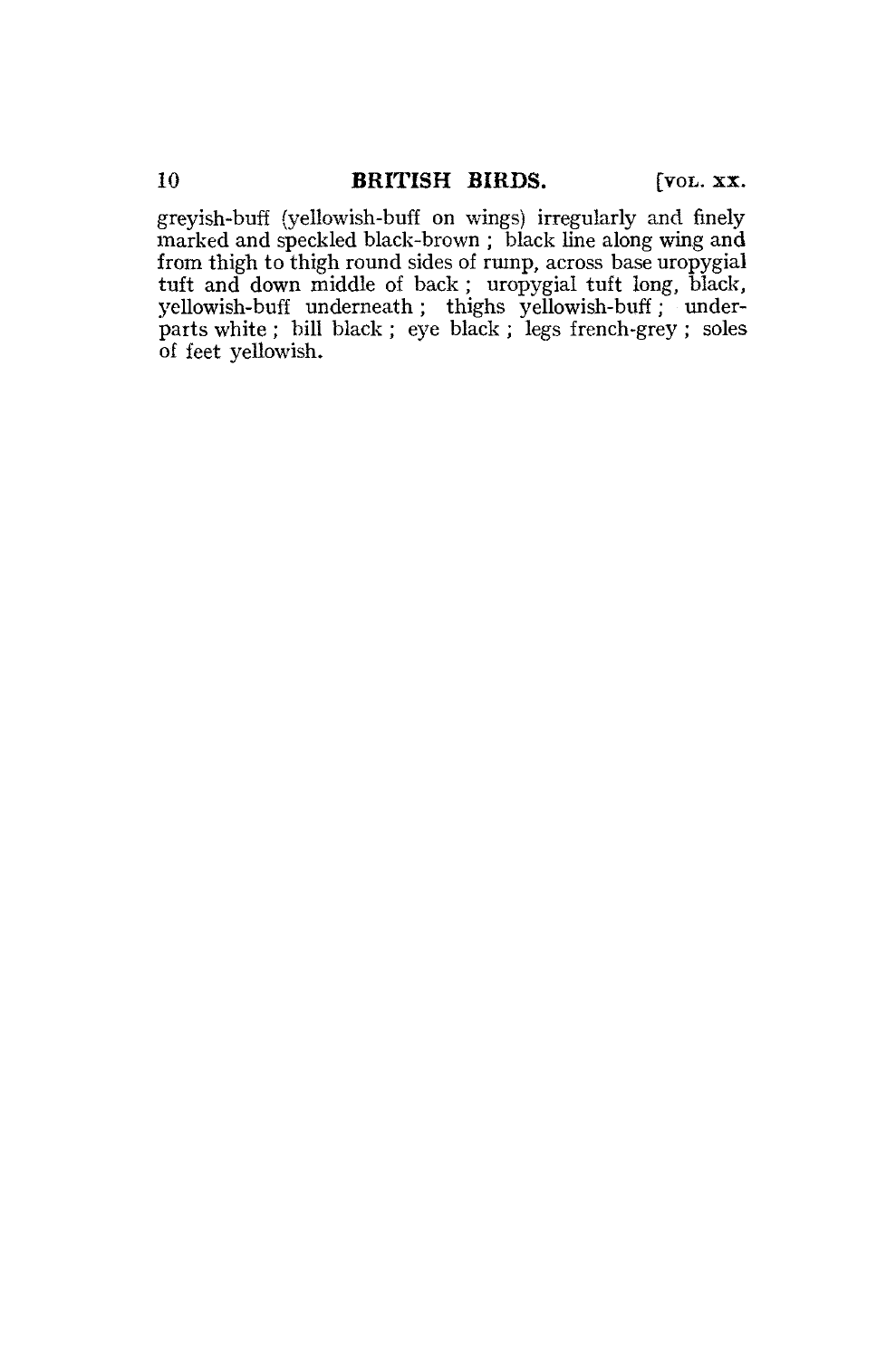British Birds, Vol. XX, PI. 1.



SEMI-PALMATED RINGED PLOVER. Adult, May, nat. size. Copyright by W. Rowan